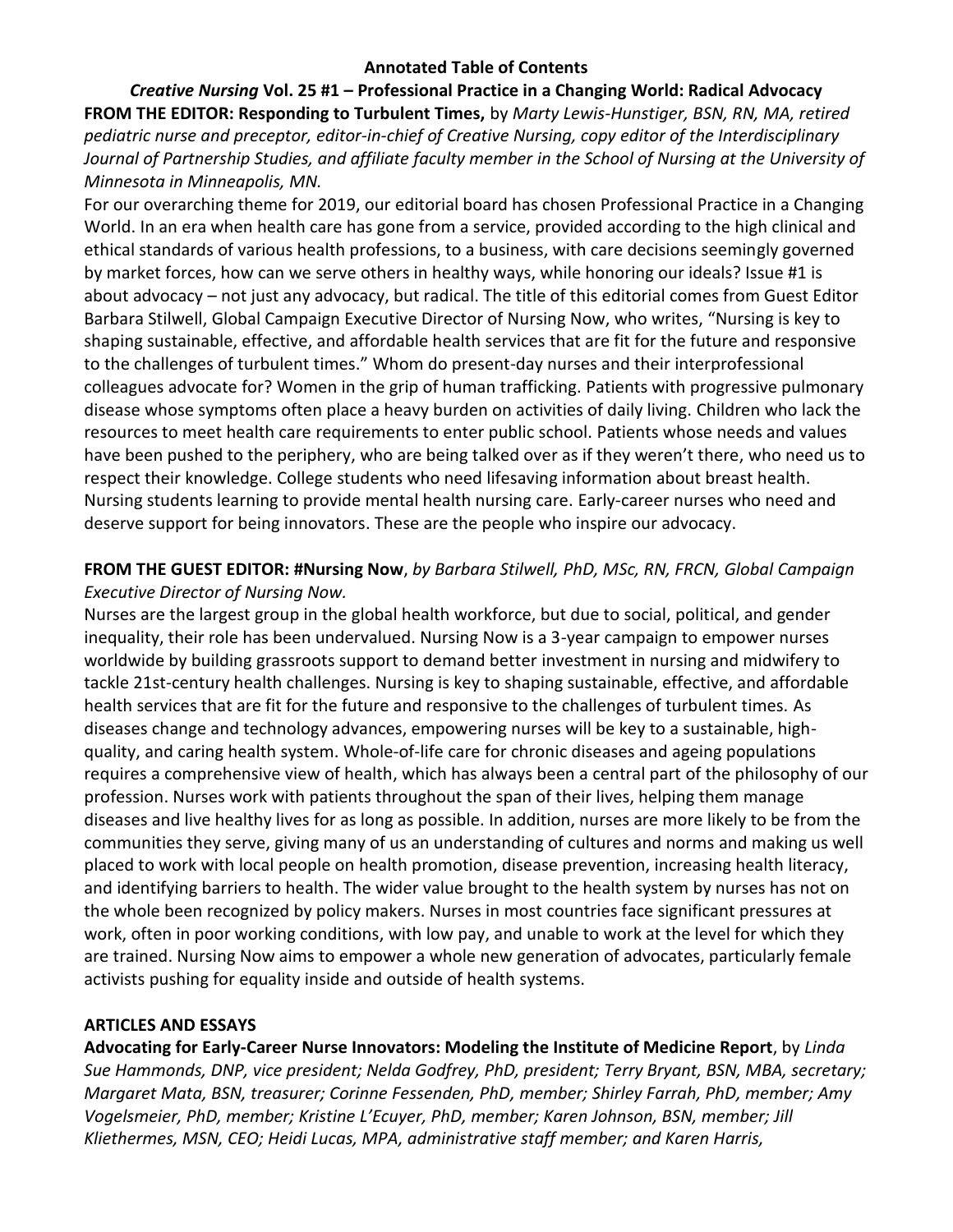# *administrative staff member, all of the Missouri Nurses Foundation Executive Board in Poplar Bluff, MO.*

One of the purposes of the Missouri Nurses Foundation is to foster professional nursing in Missouri to promote and improve the quality of healthcare and healthcare outcomes for all Missourians. This article describes the Early Career Nurse Innovator Project, developed, implemented, and evaluated by the Missouri Nurses Foundation to honor the leadership of early career nurses whose level of expertise is between novice and expert (Benner, 1984). The program recognizes and encourages early career nurses who have designed and led innovations to improve and promote the health of Missourians. Theoretical underpinnings for the project included von Bertalanffy's Systems Theory, Benner's Novice to Expert Model of Professional Development, and Lewin's 3-Stage Model of Change. A total of 27 applications were received. Five early career nurse innovators and bedside nurses received awards of \$500 to encourage further scholarship and innovation. The recognized initiatives were a neonatal intensive care unit (NICU) vaccination project; a postoperative ileus prevention initiative using chewing gum; a postoperative bowel regimen project; an early sepsis identification project; and delirium prevention through screening, early mobility, and passive range of motion. Members of the Missouri Nurses Foundation Executive Board traveled to each nurse's place of employment for a recognition ceremony to honor each award recipient and to facilitate recognition of the Missouri Nurses Foundation's impact. In addition, the five winners of the award presented their work at an evidencebased practice conference at the University of Missouri.

**The LOTUS: A Journey to Value-Based, Patient-Centered Care**, by *Liza Barbarello Andrews, PharmD, RPh, BCCCP, BCPS, critical care pharmacy specialist; Nina Roberts, MSN, RN, CCRN, NEA-BC, Director of Critical Care; Carol Ash, DO, MBA, MHCDS, former Medical Director of Critical Care and now CMO; Natalie Jones, MSN/ED, RN, CCRN, clinical nurse educator; Meghan Rolston, BSN, RN, CCRN, critical care RN in ICU; Melina Hughes, MSN, RN, CCRN, clinical nurse coordinator in ICU; Joanne Pelligrino, MSW, RN, case manager; and Ted Taylor, MDiv, BCCC, FHPC, DipPS, Director of the Department of Pastoral Care and Training, all at RWJ Barnabas Health System, RWJ Hamilton, in Hamilton, NJ. Dr. Andrews and Dr. Ash are also faculty members at Rutgers University in Piscataway, NJ.* In response to the merger of a community hospital with a new health system, a multidisciplinary team began a journey of holistic transformation via a new rounding process called Leadership, Ownership, Transformation, Unity, and Sustainability (LOTUS) in the 20-bed ICU. Morphing from a hierarchical practice structure with limited engagement of multidisciplinary members, the LOTUS initiative (named for the blossom whose petals surround its core, the patient) afforded each discipline (petal) an equal voice and allowed a once-fragmented team to work cohesively, collaboratively, and at the highest level of the scope of practice for each discipline, thus affording expert guidance during care planning while providing a method to collect quality metrics. LOTUS allows staff members to view their patients in a new way, refocusing goal determination on patients and their families. The restructuring and evolution into a high-functioning team targeted the goal of enhancing quality care for patients, which, in the literature, correlates with improved patient safety and decreased mortality and ICU length of stay. Hospital systems focus on public reporting of patient opinions about their services, yet our process initially allowed what patients perceived as valuable in their care to drift from central focus to the periphery. The increasingly robust expert input of the various disciplines brought to light missed opportunities related to continuity of care, predominantly based on failing to connect care with social determinants of health. Refocusing our goal determination allowed us to evolve into citizen clinicians, aware of the need to address social determinants of health and to coordinate care beyond our walls.

**Operationalizing the Bridge Care Model – Advocating for At-Risk Students**, by *Rebecca E. Sutter-Barrett, DPN, APRN, BC-FNP, and Caroline J. Sutter-Dalrymple, DNP, APRN, BC-FNP, both associate professors in the School of Nursing at George Mason University and cofounders and co-directors of the*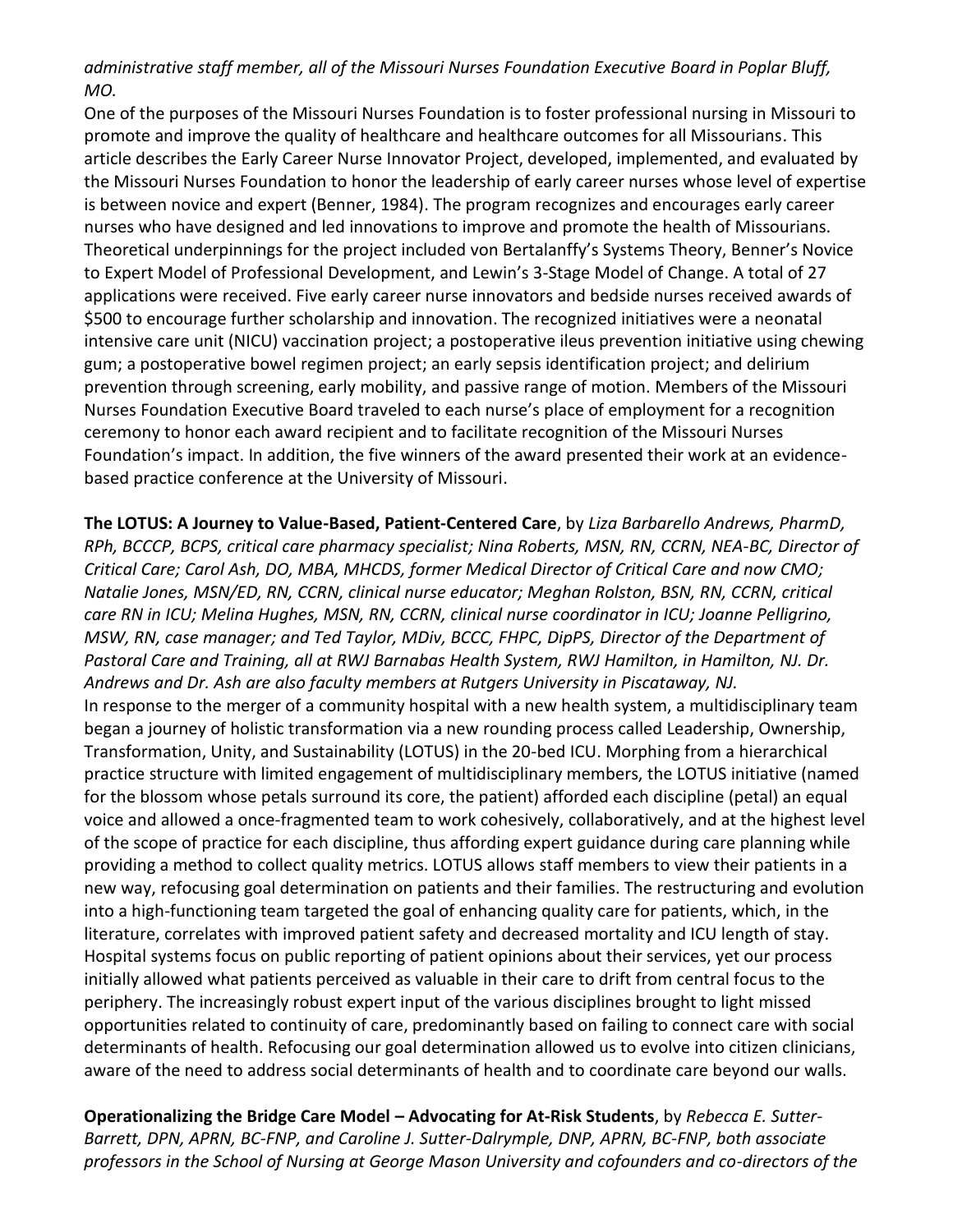# *Mason and Partners Clinics in Fairfax, Virginia; and Lea Skurpski, MA, CCC-SLP, Director of Operations and Strategic Planning at Fairfax County Public Schools in Fairfax, VA.*

For at-risk, vulnerable school students and families, limited access to health care providers, funding, and transportation, as well as inflexible work schedules, can create barriers to their ability to access required health services in a timely manner, thus delaying enrollment. The gap in access to needed health services is occurring at the same time that health professions schools are challenged to find venues where their students can provide care for vulnerable, resource-poor populations. This article focuses on the implementation of the Bridge Care Model through an innovative partnership between an Academic Nurse-Managed Clinic Network and a local school system. Bridge Care is the "safety net to the safety net system" for patients, and has been highlighted by the National Organization of Nurse Practitioner Faculties as an exemplar of a successful academic practice/community partnership model that provides community impact. Through this mutually beneficial approach, direct health services were provided at an on-site, central student registration location through a cost-effective, sustainable partnership. School-based resources are not traditionally thought of as health care; with this Bridge Care clinic site, health care professions students are able to understand more fully the role of education and schools in the health of the most vulnerable children and families in the community. Our future workforce in acute care and public health settings needs stronger preparation in population health competencies, working in interprofessional teams, recognizing and responding to epidemiologic patterns, understanding care as value-based with a focus across the lifespan, and using ambulatory care delivery models.

**Advocating for Mental Health Nursing Education Using a Flipped Classroom**, by *Jill Jackson Van Der Like, DNP, MSN, RNC, clinical assistant professor of nursing and director of the Nursing Skills & Simulation Learning Center; Hillary Fox, MSLS, Health & Environmental Science Librarian; Angela Blackburn, PhD, ARNP, NNP-BC, associate professor and director of the MSN program; and Jessica Chisholm, BSN, RN, C-NPT, graduate student in the Master of Science in Nursing Education program and Graduate Assistant in the nursing program, all at the University of West Florida in Pensacola, FL.* Educators are challenged to meet the needs of all student learning styles. Nursing educators care deeply about student perceptions, but understand the need for critical thinking in student learning outcomes. They are responsible for expertise in nursing content, educational transfer of knowledge, and teaching others to care for human life. The need for mental health nursing care touches every nursing specialty; the concepts are abstract and complex, with many unknowns concerning the mind. The flipped classroom (FC) provides an opportunity for students to explore concepts prior to classroom learning. This article describes an initiative to integrate an FC approach with a class of baccalaureate nursing students. This educational model has some barriers to acceptance: considering the workload outside of class, especially if clear guidance is lacking, students may feel they are having to teach themselves, resulting in an overall negative perception of the model. Despite student dissatisfaction, the nurse educator took risks to maintain and improve this innovative teaching method for this mental health nursing course because of the personalized student approach. The FC process is relationshipcentered, and can be continuously adapted based on evolving student feedback. The students' improved assessment of instruction reaffirmed the belief in the power of student-centered learning to prepare students for the challenges of the mental health practice setting.

**Advocating for Breast Health Education for College-Age Students**, by *Jenny L. Monn, DNP, FNP-BC, assistant professor in the Department of Nursing at Millersville University in Millersville, PA.* Though the incidence of breast cancer among young women is extremely low, the prognosis and the pathological issues surrounding cancer in younger women are considerably worse than for women older than 40. Early detection can play a key role in decreasing breast cancer mortality in young women, and improve the disease trajectory of young women diagnosed with breast cancer. The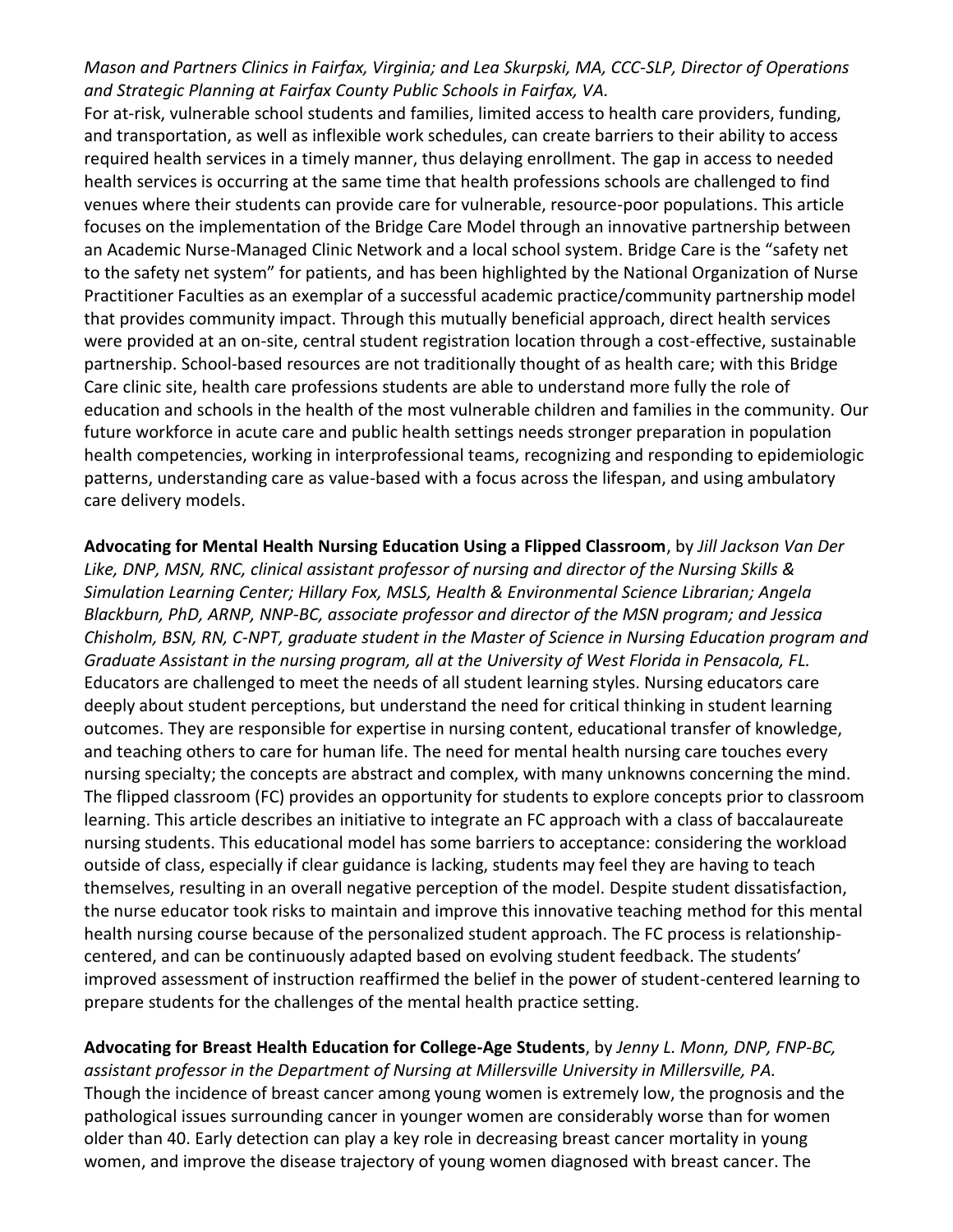modifiable lifestyle risk factors for breast cancer that are relevant to college-age individuals are also risk factors for other cancers and other chronic illnesses. Awareness of the risk factors can alleviate fear and anxiety, and can lead people to pursue prevention. This article describes a university's annual breast health education event focused on breast health awareness and breast cancer education. College-age individuals learn many health behaviors from their peers; these educational events provided students with an ideal setting to learn from each other as peer groups hosted activities in concert with medical practitioners and breast health experts. To draw attention to the event, a unique theme was selected each year; themes included Supporting Breasts of All Types, Know your Family History, and Treasure your Chest. Over the past 5 years this event has reached more than 2,000 students.

## **Addressing Challenges of Patients with Chronic Pulmonary Disease using Makerspace Environments**,

by *Tracy Fasolino, PhD, FNP-C, RN, ACHPN, associate professor in the School of Nursing at Clemson University in Salem, SC.*

Patients with chronic progressive pulmonary disease suffer from physiological and psychological consequences. Their ability to perform activities of daily living can be severely impaired. The disease typically has a prolonged phase of symptoms and needed support, and a short dying phase; medical teams concentrate on lung function and oxygenation, often overlooking the symptom burden or challenges of daily living. Direct patient care nurses are well suited to assist these patients and their caregivers, identifying challenges through interactions and active listening and assisting in the identification of solutions. Through interaction with the patient and caregivers, nurses actively listen for opportunities to reduce symptoms and improve quality of life, but do not always have the resources to create solutions. This article describes how direct patient care nurses can address the challenges these patients face, through an innovative environment known as a makerspace. Makerspaces are physical spaces where individuals with various backgrounds, education, and levels of experience can create items using tools and equipment such as 3-D printers and laser cutters, in an iterative sequence of drafting solutions, creating a product, reflecting, and revising. Health-care systems can collaborate with local academic institutions to share real-world challenges with innovative students, and work collectively to create prototypes for testing. Prototypes detailed in the article include reels to control oxygen tubing on the floor, methods for securing portable oxygen cylinders, a holder to store and differentiate daily and rescue inhalers, and a vest to stabilize tracheostomy tubing.

#### **From the Archive – I Am the Professor of Myself: How Our Patients and Their Loved Ones Become Our Teachers and Models,** by *Laurence A. Savett, MD, FACP, retired internist and retired clinical*

*professor of medicine at the University of Minnesota Medical School in Minneapolis, MN.* As health care professionals, we commit ourselves to lifelong learning. In that quest, wise professionals know that our patients and their loved ones become our most important teachers. This article originally published in *Creative Nursing* Vol. 18 #3 reminds us that our patients are the source not only of many of the clues to diagnosis but also of the information about the impact of the illness on themselves and their loved ones, their income, their emotional status, and the availability of support from friends and community. Patients should not be required to speak our language; rather, it's our obligation to keep the conversation open by avoiding jargon and speaking with clarity, putting ourselves in the patients' shoes, and asking the right questions in ways that invite honesty and reflection.

### **THE VOICE OF PATIENTS AND FAMILIES**

*Tekichila Unpo* **(Love One Another): Confronting Human Trafficking with the Guidance of Traditional Lakota Wisdom in Nursing Practice**, by *Whitney Fear, RN, BSN, RN Case Manager and Community Outreach Nurse at Family HealthCare, a Healthcare for the Homeless grantee clinic in Fargo, ND.*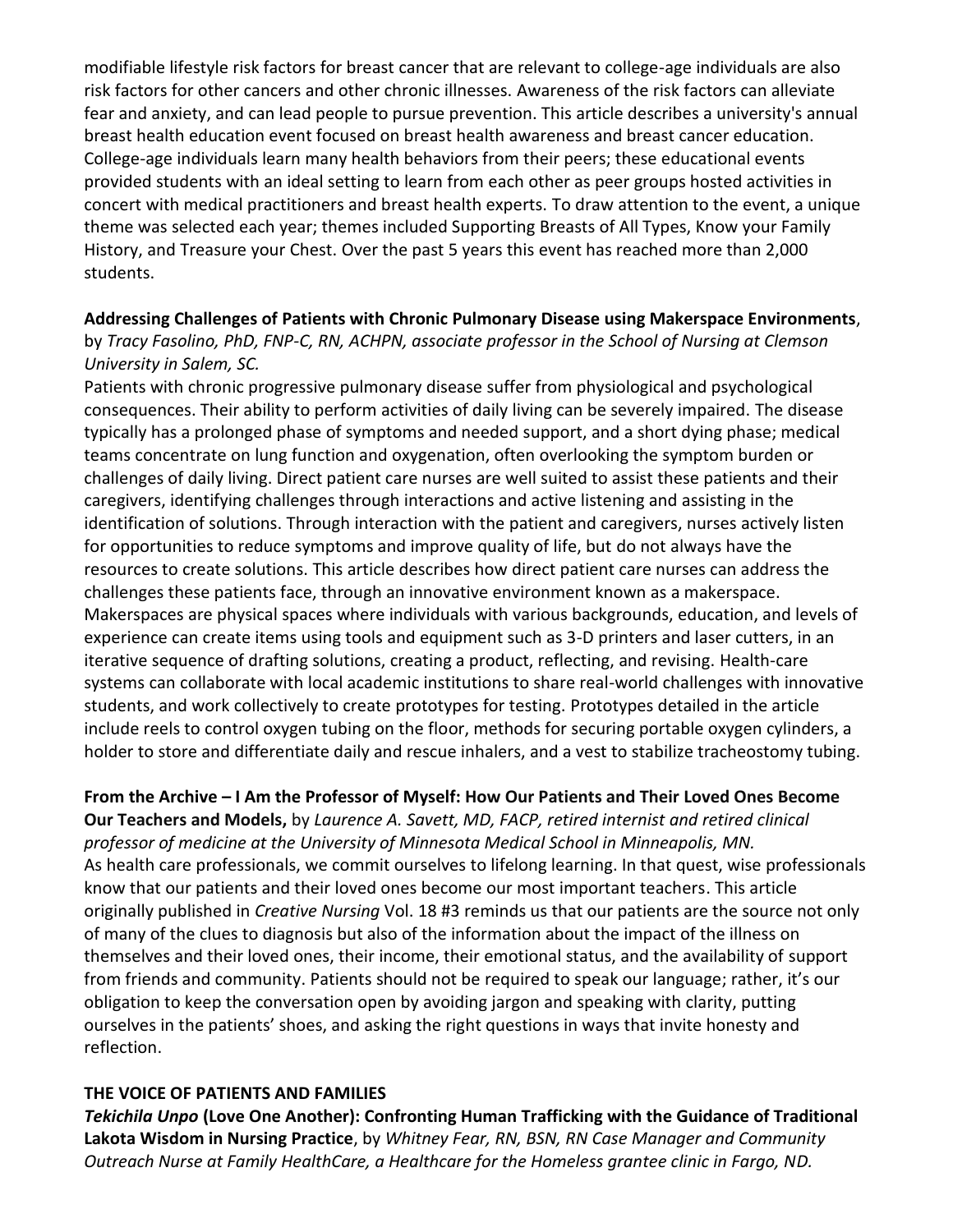Human trafficking emerged as a serious social issue in North Dakota during the Bakken oil field boom. The oil industry has seen a dramatic decrease in production in recent years; however, the presence of human trafficking continues to dominate the scene in the state. As RN Case Manager and Community Outreach Nurse for a Healthcare for the Homeless grantee clinic in Fargo, the author is the only nurse outside of a traditional environment who works with victims of trafficking in the largest metropolitan area of North Dakota. The majority of the current targets for this heinous industry are young Native American women. The author, a Lakota woman, employs an approach with trafficking victims that seeks to reestablish their view of themselves as beings with significant value and ability to contribute to the world in a way that no other beings can. "The word around town is that when you are ready to get out of the life, any service provider will do what it takes to get you to safety; if you aren't able to leave the life, we will do what we can to get you from one day to the next." In advocacy, she teaches professionals about the Lakota view of the Earth as a living being whose destruction may be correlated with the increased violence against women. Indigenous professionals struggle to integrate their ancestral wisdom into their professional lives; it is a difficult balance. She writes, "Colleagues, I ask this of you. Take a look around your practice. How would you spot a trafficking victim? Many trafficking victims are coerced by pimps through offerings of clothing, money, hotel rooms, and other luxuries they don't normally have access to. How would you offer them help? Would you extend rigidity and mind the boundaries you learned in textbooks? Or, could you see that woman as your sister?"

**Talked Over as if I Weren't There: Reflections from a Nurse and Educator**, by *Christina Purpora, PhD, RN, associate professor in the School of Nursing and Health Professions at the University of San Francisco in San Francisco, CA.*

Most nurses were taught in nursing school to avoid talking over a patient as if the patient were not there. This manuscript describes the author's experience of being talked over as a patient – what it meant to her as a nurse relating to the ethics of the situation and as an educator of future nurses. The American Nurses Association's *Code of Ethics for Nurses with Interpretive Statements* (2015) addresses the responsibility of nurses at all levels within an organization to sustain a work environment that ensures quality, safe patient care. Nurses who embody this responsibility are knowledgeable, skilled, and mindful of what they say and how they act and interact around, with, and over patients and toward each other. Respectful interactions, civil exchanges, and the best resolution of conflict are some of the hallmarks of relationships that nurses have a duty to construct. Neither of the nurses involved in this incident knew that the author was a nurse and, "at the moment, I was not. I was a patient, and I felt vulnerable." The author didn't speak up to the nurse who acted unprofessionally, concerned that doing so might make the situation worse. Instead, she used a patient survey to describe the pressured environment she saw nurses endure as they tried to care for her in a system that is often unforgiving of any deviation from the schedule. In her role as a nurse educator she uses her story as a case study to spark discussion about how to practice with compassion and respect to build trust in relationships with patients, create ethical work environments, and engender civil relationships with colleagues.

## **REFLECTING ON OUR HISTORY**

**The Nurses that Roared: Nurses from History Who Found their Voices and Challenged the Status Quo**, by *Julie Attenborough, PFHEA, Associate Dean and Director of Undergraduate Studies in the City, University of London School of Health Sciences; Lisa Reynolds, PhD, PFHEA, Lead of the Nursing Division in the City University of London School of Health Sciences and Strategic Project Director; and Peter Nolan, PhD, Professor of Mental Health Nursing (Emeritus) at Staffordshire University in Staffordshire, UK.*

Acknowledging the formative ideas of significant nurses from history is crucial if we are to be empowered through collective memory. There are gaps in the popular history of nursing, with the